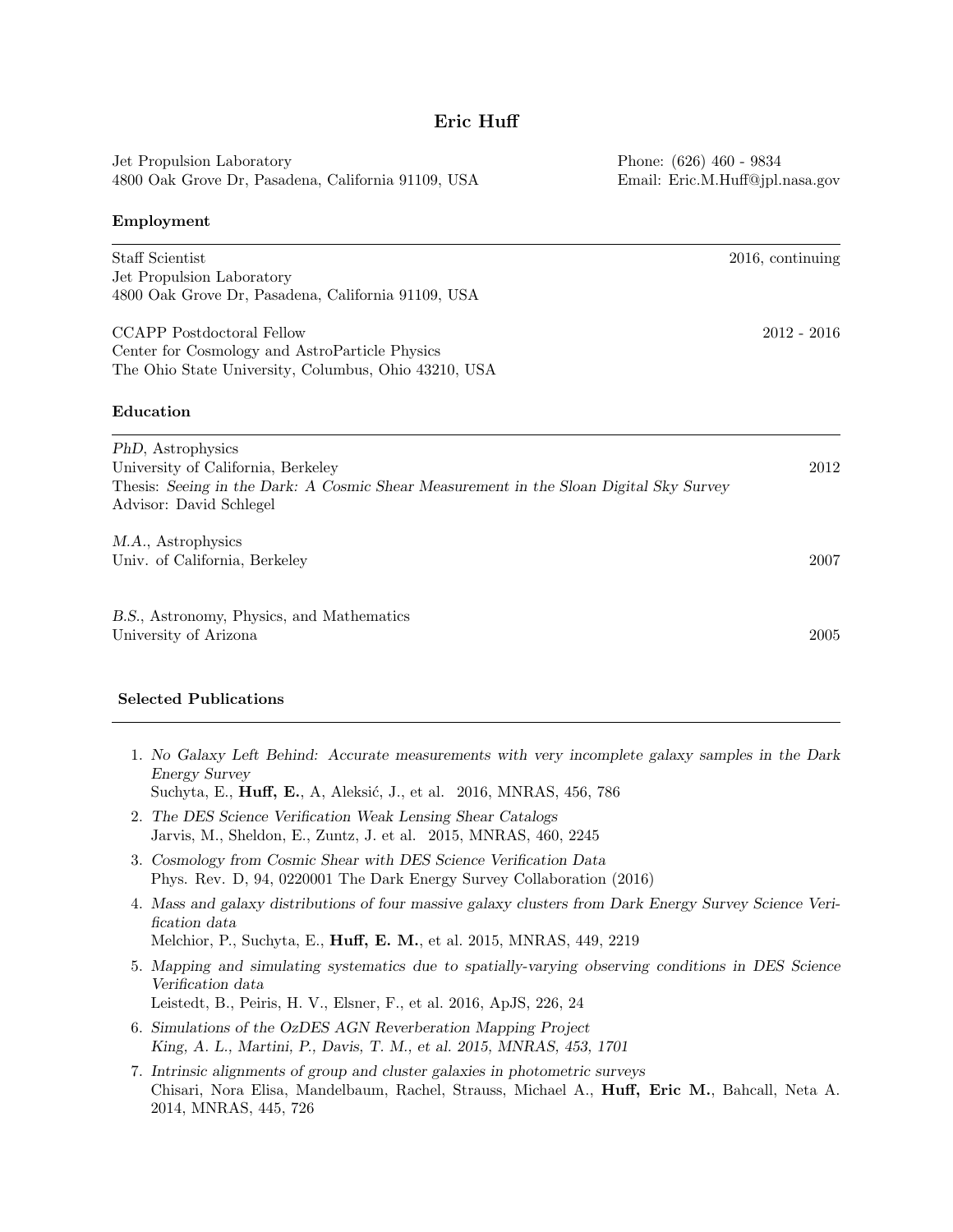- 8. GREAT3 results I. Systematic errors in shear estimation and the impact of real galaxy morphology Mandelbaum, R., Rowe, B., Armstrong, R., et al. 2015, MNRAS, 450, 2963
- 9. A New Framework for a Model-Based Data Science Computational Platform Muna, D., & Huff, E. 2014, arXiv:1402.5932
- 10. Seeing in the Dark II. Cosmic shear in the Sloan Digital Sky Survey Huff, E. M., Eifler, T., Hirata, C. M., et al. 2014, MNRAS, 440, 1322
- 11. Seeing in the Dark I. Multi-epoch Alchemy Huff, E. M., Hirata, C. M., Mandelbaum, R., Schlegel, D. J., Seljak, U., Lupton, R. 2014, MNRAS, 440, 1296
- 12. Magnificent Magnification: Exploiting the Other Half of the Lensing Signal Huff, E. M., & Graves, G. J. 2014, ApJL, 780, L16
- 13. Sloan Digital Sky Survey III Photometric Quasar Clustering: Probing the Initial Conditions of the Universe using the Largest Volume Ho, S., Agarwal, N., Myers, A. D., et al. 2013, arXiv:1311.2597
- 14. Cosmic Shear Without Shape Noise Huff, E. M., Krause, E., Eifler, T., George, M. R., & Schlegel, D. 2013, arXiv:1311.1489
- 15. Shell tectonics: A mechanical model for strike-slip displacement on Europa Rhoden, A. R., Wurman, G., Huff, E. M., Manga, M., & Hurford, T. A. 2012, Icarus, 218, 297
- 16. Constraints on Europa's rotational dynamics from modeling of tidally-driven fractures Rhoden, A. R., Militzer, B., Huff, E. M., et al. 2010, Icarus, 210, 770
- 17. The Spectral Energy Distributions of Red Two Micron All Sky Survey Active Galactic Nuclei Kuraszkiewicz, J., Wilkes, B. J., Schmidt, G., et al. 2009, ApJ, 692, 1143
- 18. Training the Next Generation of Astronomers Williams, P. K. G., **Huff, E.**, Maness, H. L., et al. 2009, astro2010: The Astronomy and Astrophysics Decadal Survey, 2010, 65P
- 19. Cluster Formation in Contracting Molecular Clouds Huff, E. M., & Stahler, S. W. 2007, ApJ, 666, 281
- 20. Simulations of baryon oscillations Huff, E., Schulz, A. E., White, M., Schlegel, D. J., & Warren, M. S. 2007, Astroparticle Physics, 26, 351
- 21. Star Formation in Space and Time: The Orion Nebula Cluster Huff, E. M., & Stahler, S. W. 2006, ApJ, 644, 355